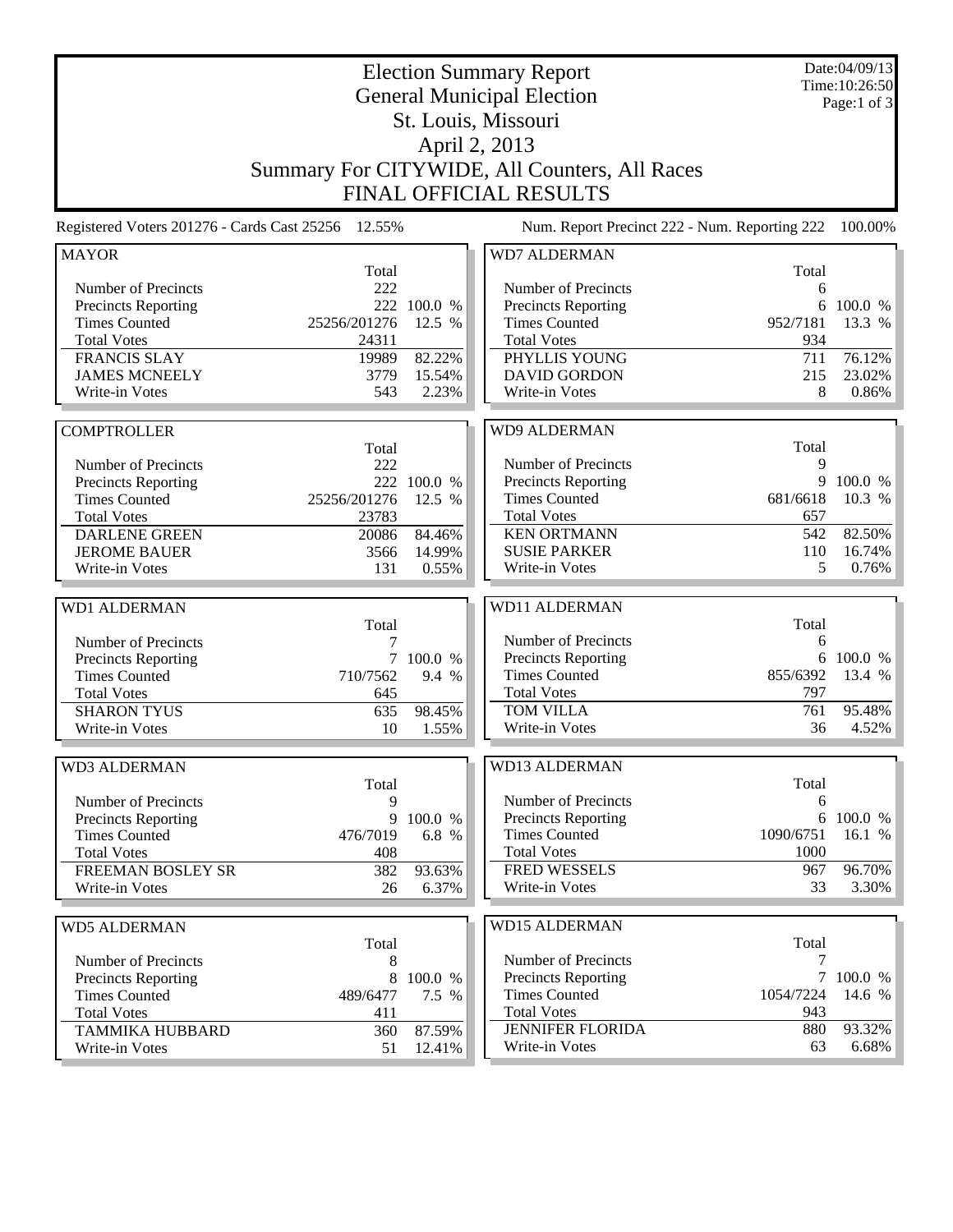|                                              |                                                    | Date:04/09/13<br>Time: 10:26:50 |                                                    |               |                     |
|----------------------------------------------|----------------------------------------------------|---------------------------------|----------------------------------------------------|---------------|---------------------|
|                                              |                                                    | Page:2 of 3                     |                                                    |               |                     |
|                                              |                                                    |                                 |                                                    |               |                     |
|                                              |                                                    |                                 | April 2, 2013                                      |               |                     |
|                                              |                                                    |                                 | Summary For CITYWIDE, All Counters, All Races      |               |                     |
|                                              |                                                    |                                 | <b>FINAL OFFICIAL RESULTS</b>                      |               |                     |
|                                              |                                                    |                                 |                                                    |               |                     |
|                                              | Registered Voters 201276 - Cards Cast 25256 12.55% |                                 | Num. Report Precinct 222 - Num. Reporting 222      |               | 100.00%             |
| <b>WD17 ALDERMAN</b>                         |                                                    |                                 | <b>WD27 ALDERMAN</b>                               |               |                     |
|                                              | Total                                              |                                 |                                                    | Total         |                     |
| Number of Precincts<br>Precincts Reporting   | 8<br>8                                             | 100.0 %                         | Number of Precincts<br><b>Precincts Reporting</b>  | 8<br>8        | 100.0 %             |
| <b>Times Counted</b>                         | 1071/6810                                          | 15.7 %                          | <b>Times Counted</b>                               | 626/8445      | 7.4 %               |
| <b>Total Votes</b>                           | 928                                                |                                 | <b>Total Votes</b>                                 | 585           |                     |
| <b>JOSEPH RODDY</b>                          | 889                                                | 95.80%                          | <b>CHRIS CARTER</b>                                | 573           | 97.95%              |
| Write-in Votes                               | 39                                                 | 4.20%                           | Write-in Votes                                     | 12            | 2.05%               |
|                                              |                                                    |                                 |                                                    |               |                     |
| <b>WD19 ALDERMAN</b>                         |                                                    |                                 | <b>BOARD OF ED</b>                                 |               |                     |
|                                              | Total                                              |                                 |                                                    | Total         |                     |
| Number of Precincts                          | 9                                                  |                                 | Number of Precincts                                | 222           |                     |
| <b>Precincts Reporting</b>                   | 9                                                  | 100.0 %                         | <b>Precincts Reporting</b>                         |               | 222 100.0 %         |
| <b>Times Counted</b>                         | 492/7419                                           | 6.6 %                           | <b>Times Counted</b>                               | 25256/201276  | 12.5 %              |
| <b>Total Votes</b>                           | 449                                                |                                 | <b>Total Votes</b>                                 | 47196         |                     |
| <b>MARLENE DAVIS</b><br>Write-in Votes       | 441<br>8                                           | 98.22%<br>1.78%                 | WILLIAM MONROE<br><b>SUSAN JONES</b>               | 8665<br>11002 | 18.36%<br>23.31%    |
|                                              |                                                    |                                 | <b>TONY SCHILLI</b>                                | 5713          | 12.10%              |
|                                              |                                                    |                                 | <b>KATHY STYER</b>                                 | 9160          | 19.41%              |
| WD21 ALDERMAN                                | Total                                              |                                 | <b>EMILE TAYLOR</b>                                | 5309          | 11.25%              |
| Number of Precincts                          | 9                                                  |                                 | <b>ANDREW WIMMER</b>                               | 6485          | 13.74%              |
| Precincts Reporting                          | 9                                                  | 100.0 %                         | Write-in Votes                                     | 862           | 1.83%               |
| <b>Times Counted</b>                         | 703/8075                                           | 8.7 %                           |                                                    |               |                     |
| <b>Total Votes</b>                           | 661                                                |                                 | JR COLL 3                                          |               |                     |
| <b>ANTONIO FRENCH</b>                        | 646                                                | 97.73%                          |                                                    | Total         |                     |
| Write-in Votes                               | 15                                                 | 2.27%                           | Number of Precincts                                | 58            |                     |
|                                              |                                                    |                                 | Precincts Reporting                                | 58            | 100.0 %             |
| <b>WD23 ALDERMAN</b>                         |                                                    |                                 | <b>Times Counted</b>                               | 9742/55637    | 17.5 %              |
|                                              | Total                                              |                                 | <b>Total Votes</b>                                 | 7349          |                     |
| Number of Precincts                          | 9                                                  |                                 | <b>JOAN MCGIVNEY</b><br><b>ALLISON STENGER</b>     | 2961          | 40.29%              |
| Precincts Reporting                          | 9                                                  | 100.0 %                         | <b>ROBERT JOHNS</b>                                | 3149<br>683   | 42.85%<br>9.29%     |
| <b>Times Counted</b>                         | 2170/8480                                          | 25.6 %                          | <b>SAMUEL HENDERSON</b>                            | 484           | 6.59%               |
| <b>Total Votes</b>                           | 2147                                               |                                 | Write-in Votes                                     | 72            | 0.98%               |
| <b>JOSEPH VACCARO</b><br><b>ROBERT CRUMP</b> | 1857<br>287                                        | 86.49%<br>13.37%                |                                                    |               |                     |
| Write-in Votes                               | 3                                                  | 0.14%                           | <b>PROPP</b>                                       |               |                     |
|                                              |                                                    |                                 |                                                    | Total         |                     |
| <b>WD25 ALDERMAN</b>                         |                                                    |                                 | Number of Precincts                                | 222           |                     |
|                                              | Total                                              |                                 | <b>Precincts Reporting</b>                         |               | 222 100.0 %         |
| Number of Precincts                          | 6                                                  |                                 | <b>Times Counted</b>                               | 25256/201276  | 12.5 %              |
| Precincts Reporting                          | 6                                                  | 100.0 %                         | <b>Total Votes</b>                                 | 24143         |                     |
| <b>Times Counted</b>                         | 548/5938                                           | 9.2 %                           | <b>YES</b>                                         | 16233         | 67.24%              |
| <b>Total Votes</b>                           | 494                                                |                                 | NO                                                 | 7910          | 32.76%              |
| <b>SHANE COHN</b>                            | 483                                                | 97.77%                          |                                                    |               |                     |
| Write-in Votes                               | 11                                                 | 2.23%                           | ST REP 76                                          |               |                     |
|                                              |                                                    |                                 |                                                    | Total         |                     |
|                                              |                                                    |                                 | Number of Precincts                                | 28            |                     |
|                                              |                                                    |                                 | <b>Precincts Reporting</b><br><b>Times Counted</b> | 2187/26801    | 28 100.0 %<br>8.2 % |
|                                              |                                                    |                                 | <b>Total Votes</b>                                 | 1770          |                     |
|                                              |                                                    |                                 | <b>JOSHUA PETERS</b>                               | 1744          | 98.53%              |
|                                              |                                                    |                                 | Write-in Votes                                     | 26            | 1.47%               |